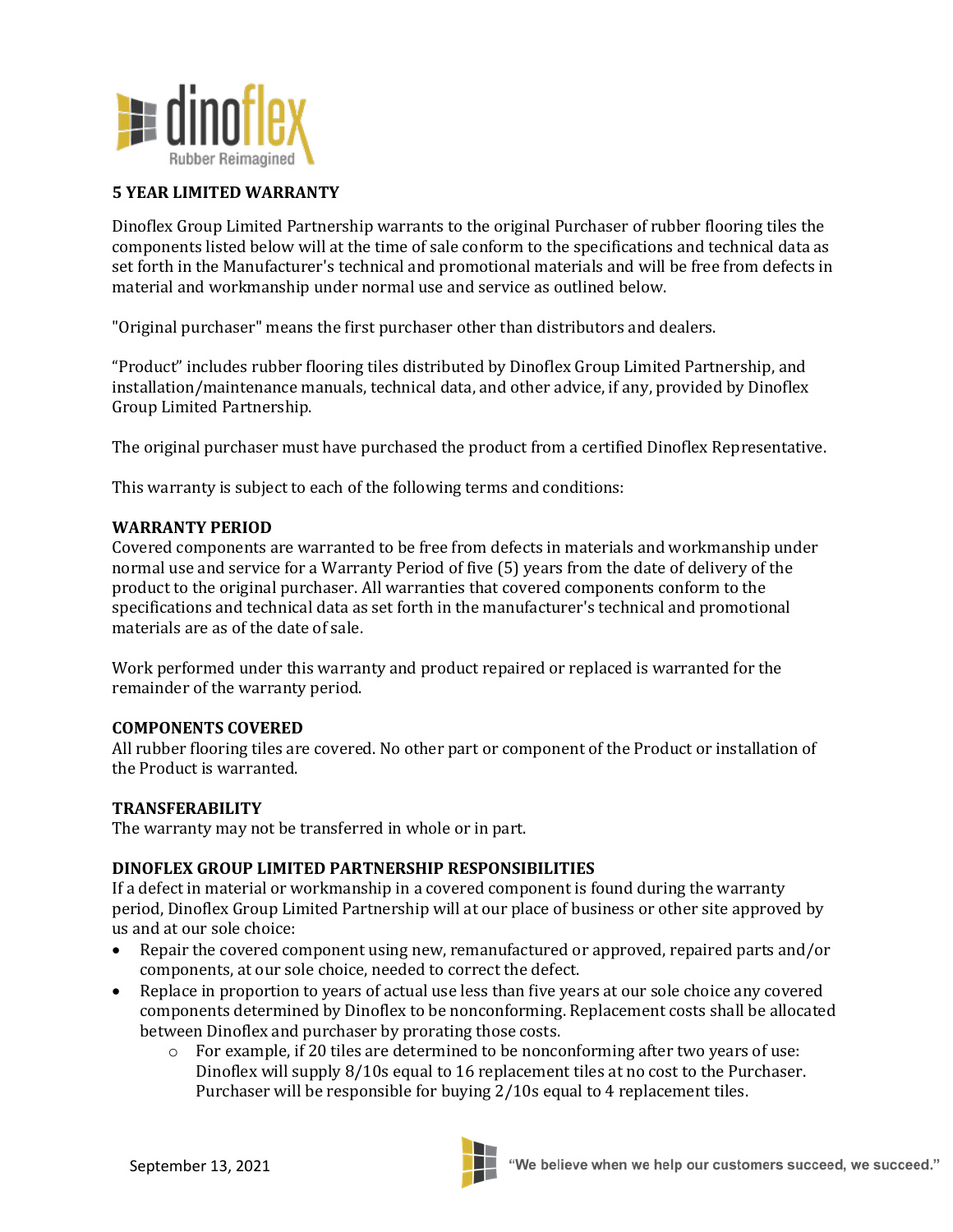• Product is recommended for indoor or outdoor use.

# **PURCHASER RESPONSIBILITIES**

The purchaser is responsible for:

- Proper installation of the product in compliance with the installation guidelines.
- Supply all installation documentation in accordance with Dinoflex's specification and installation guidelines. I.e. RH levels, PH levels, temperature of room and product, acclimation, and dry lay timelines etc. This documentation must be received by Dinoflex within 30 days of the installation.
- Using the product in an application for which it was designed in accordance with the manufacturer's published technical and promotional materials and refraining from any misuse or unauthorized modifications to the product.
- Properly and adequately maintaining the product in accordance with the maintenance guidelines.
- Ensuring that the product is not exposed to petroleum distillants or solvents in addition to chlorine, acidic chemicals, industrial oils, or cleaning methods not approved by the manufacturer.
- Notifying Dinoflex Group Limited Partnership of any defect promptly and in any event within sixty (60) days of discovering the defect.
- Complying with all reasonable requests of the manufacturer in the administration of the warranty claim, including permitting the Manufacturer to inspect any nonconforming product as installed before it is removed.
- Removal and re-installation of the product in connection with warranty service unless otherwise agreed in writing by the manufacturer.

# **Failure of the purchaser to comply with any of the foregoing responsibilities shall void the warranty.**

# **EXCLUDED FROM WARRANTY**

Dinoflex Group Limited Partnership shall not be responsible for:

- Installations not installed in accordance to our published installation guidelines.
- Problems caused by moisture, hydrostatic pressure, or alkali in the sub-floor.
- Attachments, accessory items and parts not sold by Dinoflex Group Limited Partnership.
- Integration of the Product with other products, parts or components not covered by a Dinoflex Group Limited Partnership warranty.
- Dinoflex strictly monitors color consistency, though exact matching of shade, color and color distribution is not guaranteed.
- Abuse, neglect, alteration, accident, act of God, vandalism and/or improper repair. If the product is damaged due to an occurrence of a natural disaster including, but not limited to, flooding, earthquakes, tornadoes, hurricanes, etc.
- Purchaser's unreasonable delay in making the covered component available for inspection as installed after notice of a potential problem.
- The normal wear and aging of your product due to normal usage is not covered by this Warranty.
- Any defect determined by Dinoflex not to be due to a defect caused by Dinoflex (e.g. if it is attributable to alteration, modification, negligence, or misuse by the customer or another person) is not covered by this warranty.

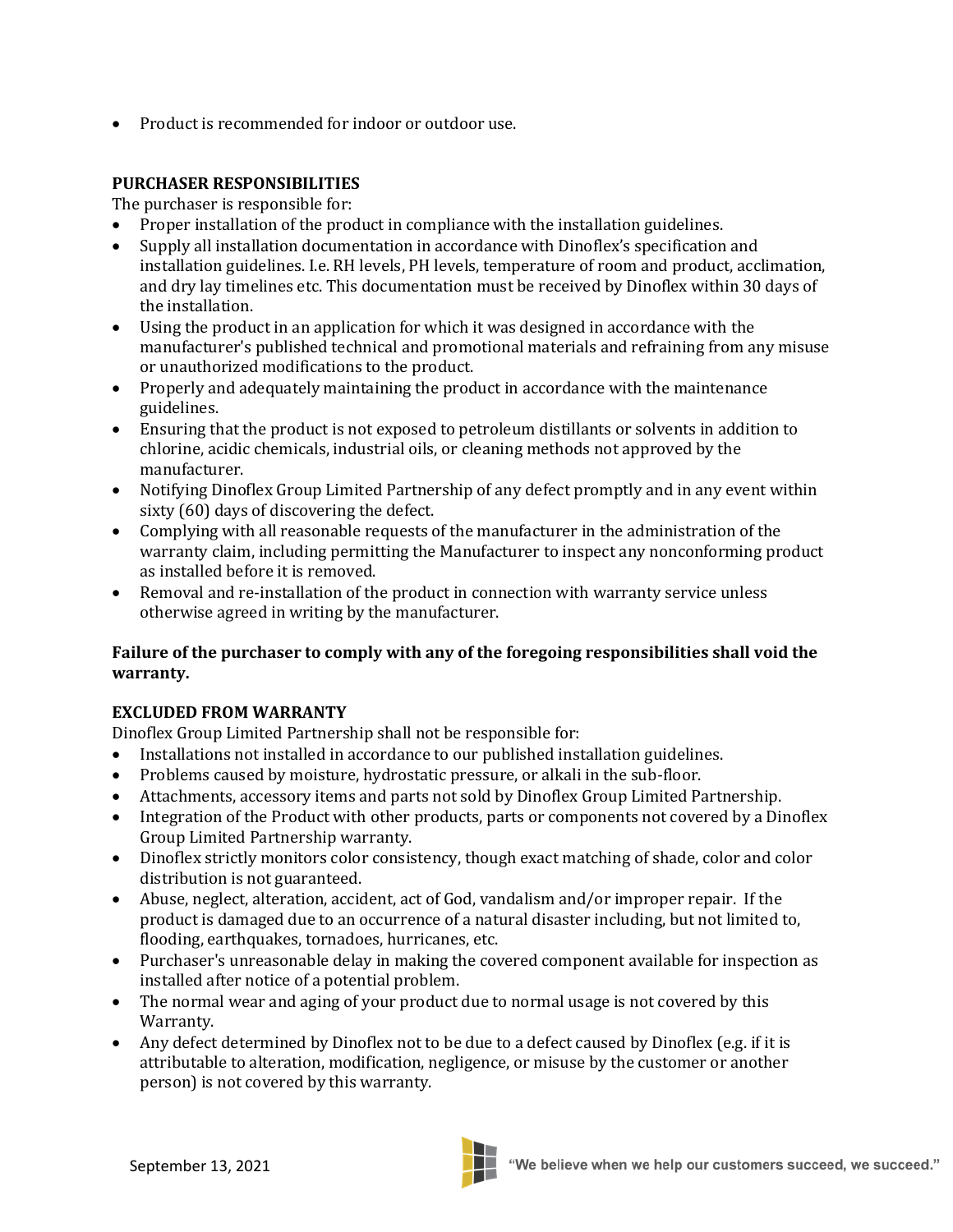- This warranty is in lieu of all other representations, warranties, guarantees, obligations, or liability, expressed or implied, including any warranty of merchantability for a particular purpose other than resilient rubber floor covering.
- Any express or implied promise made by any salesperson or representative.
- Tears, burns, cuts or damage due to improper installation, improper use or improper cleaning agents or maintenance methods.
- Wear from chairs or other furniture without proper floor protectors will void the warranty. Care should be taken to protect the flooring from damage by using good quality protective feet for chairs, tables, and other furniture. Chair mats are required under chairs with casters/wheels.
- Labor costs for installation of original or replacement material.
- Sale of "remnants", "seconds", "off goods" or other irregular (non-first quality) flooring materials. With respect to "seconds", "off goods", or "remnants" such are sold "as is," and Dinoflex makes no warranties whatsoever, express or implied with respect thereto, including warranties of merchantability or fitness for a particular purpose.
- Material installed with obvious defects.
- Damage or discoloration to flooring products from rubber mats, rubber backed mats, or car tires.
- Installation of Dinoflex products with adhesives other than those recommended by Dinoflex.
- Fading and/or discoloration resulting from heavy sunlight penetration and ultraviolet ray exposure from direct or glass-filtered sunlight.
- Product may be installed outdoors however, warranty will not cover expansion or contraction of the product when adhered to the subsurface.
	- o Dinoflex is not responsible for any slip or falls due to ice build up.
	- o Curling of product is not covered under warranty.
- Material that is not installed and maintained as recommended by Dinoflex.
- Environments where the product will be exposed to animal fats, vegetable oils, grease, or petroleum-based materials. (i.e.: commercial kitchens or auto repair facilities.)
- Differences in color between products and photography.
- Density deviations between product, samples, and photography.
- The material is used in applications/locations other than those for which it was designed.
- High stress areas i.e., players' benches, penalty boxes, pivot points and other high stress areas where excessive wear will occur because of the nature of use.
- Damage to flooring products from pallet jack and tow-motor traffic.
- Difference in color/shading/flecking variations with actual samples, printed illustrations and/or previously purchased Dinoflex products.
- The mat releases from the adhesive over time due to heavy vehicle (forklift) traffic.
- Slight variations in surface appearance/texture are a common occurrence in the manufacture of recycled rubber product and do not indicate a defect.
- The Original Purchaser fails to comply with all terms and conditions stated herein.
- Repairs, alterations, or modifications are made to the surfaces without prior consultation, consent or authorization from Dinoflex. Removal and re-installation of the product in connection with warranty service unless otherwise agreed in writing by the Manufacturer.
- Payment for the product has not been made in full.

# **NEGOTIATION**

Purchaser acknowledges that all terms and conditions herein, including but not limited to the disclaimer and release and exclusion of consequential and other damages, were freely negotiated